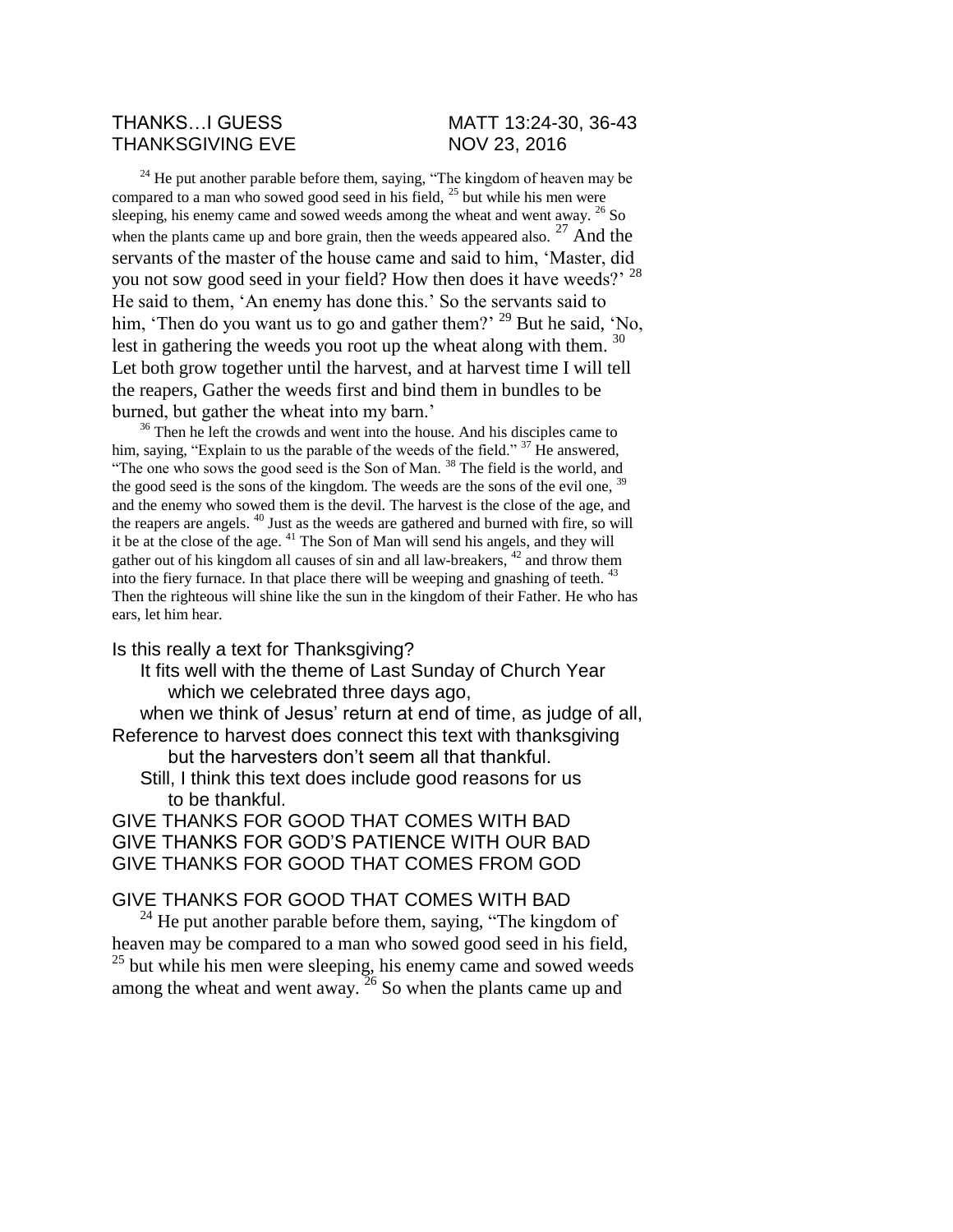bore grain, then the weeds appeared also.  $27$  And the servants of the master of the house came and said to him, 'Master, did you not sow good seed in your field? How then does it have weeds?<sup>28</sup> He said to them, 'An enemy has done this.' So the servants said to him, 'Then do you want us to go and gather them?' <sup>29</sup> But he said, 'No, lest in gathering the weeds you root up the wheat along with them.

If you sit down to a nice meal with family this week, I hope you remember to thank God, and also host & cook But it is possible you may wonder how thankful you really are if you notice meal includes some things you don't really like. If you are vegetarian or just don't like cranberries, yams or, worse yet, if cook included in favorite casserole little pieces of whatever it is you really dislike. So, what can you do? You could tediously pick it all out while it all gets cold, or just do without, or just eat it all. Servants in text may not have noticed at first what they were not thankful for. Just as English words for weed and wheat are similar, two plants referred to in text are similar grassy plants. Difference hard to see until seed grows on grain, not weeds. By then, it is a bit late to do anything about it. because the roots are intertwined. You might be really excited about something to start with, a class in school, new job, car, house, new relationship, only after while discover something not so good in it. After elections, some are discovering with politics you can't get some things you want without others. In this world, good and bad usually come mixed together in ways that are very hard to separate. This parable warns God's servants not to imagine that we can somehow get rid of all the bad people or that God will keep everything bad out of our life. So what shall we do? Take both together & be thankful, including being thankful it is not all bad with no good, which it easily could be without God's constant care. But also be thankful that God doesn't just get rid of all bad.

## GIVE THANKS FOR GOD'S PATIENCE WITH OUR BAD

<sup>30</sup> Let both grow together until the harvest, and at harvest time I will tell the reapers, Gather the weeds first and bind them in bundles to be burned, but gather the wheat into my barn.'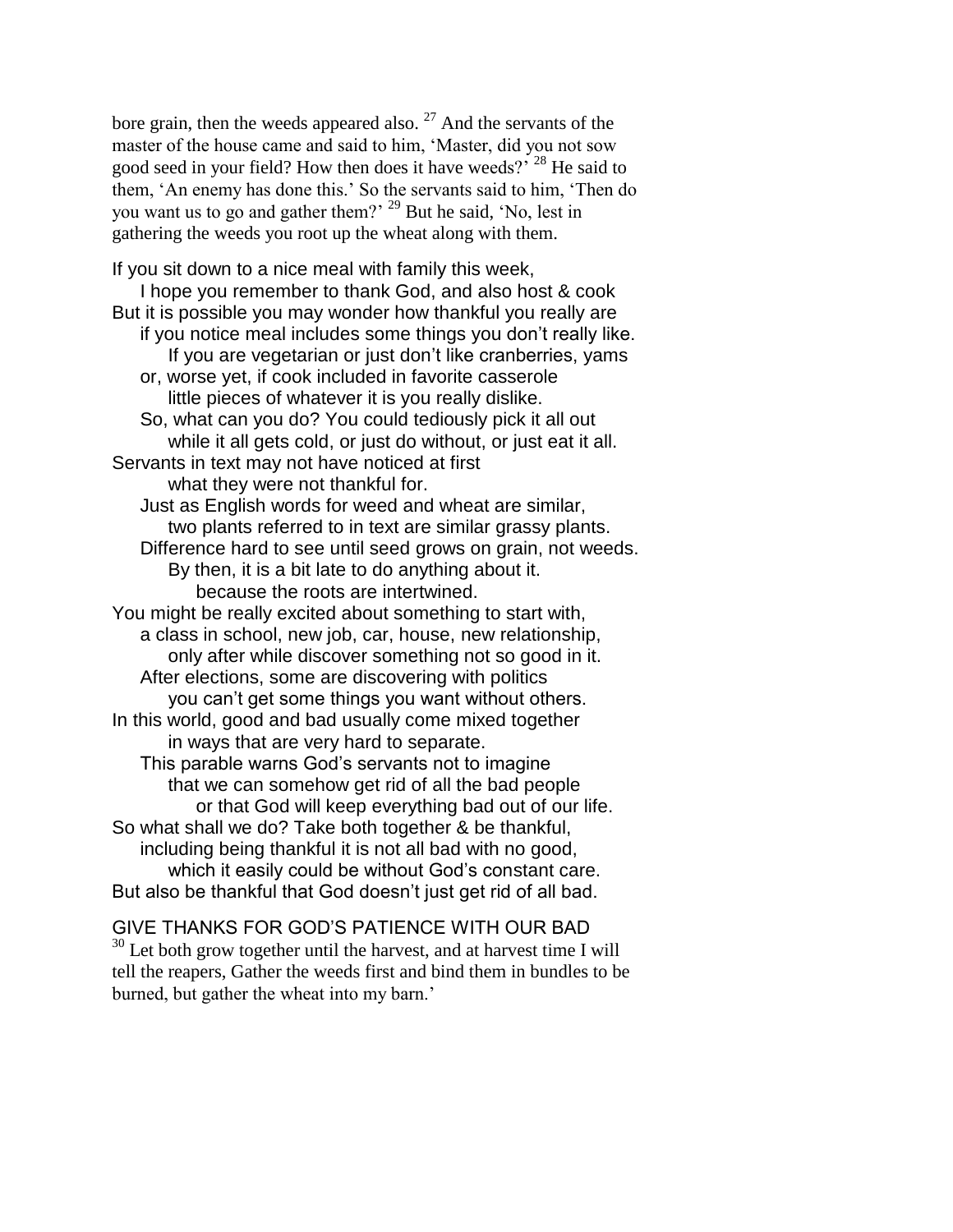<sup>38</sup> The field is the world, and the good seed is the sons of the kingdom. The weeds are the sons of the evil one, <sup>39</sup> and the enemy who sowed them is the devil. The harvest is the close of the age, and the reapers are angels. <sup>40</sup> Just as the weeds are gathered and burned with fire, so will it be at the close of the age.

The field is the world. As long as we live in this world not only is good mixed with bad all around us. but both continue to be within us. In bodies are sometimes cancerous tumors in organs where doctors could cut out or destroy it but not without ruining the organ it is in. Seed planted by the devil has roots that grow into our hearts. God could certainly destroy all evil right now but that would mean we ourselves would be destroyed. How thankful we can be that God delays the harvest and gives us time for the seed of his word to grow in us producing both faith and fruit of good works which show what kind of plant we are. God's intention is that the spiritual growth in our lives crowds out the work of the devil in us & in world like flourishing grass or garden leaves no room or light for weeds to grow. But we can also be thankful that God recognizes who is his and that he will send his angels when the time is ripe and will take us out of this world to heaven and will finally purify us from all sinfulness. But while we wait, we especially…

GIVE THANKS FOR GOOD THAT COMES FROM GOD ... "The one who sows the good seed is the Son of Man.  $41$  The Son of Man will send his angels, and they will gather out of his kingdom all causes of sin and all law-breakers, <sup>42</sup> and throw them into the fiery furnace. In that place there will be weeping and gnashing of teeth.  $43$  Then the righteous will shine like the sun in the kingdom of their Father.

If you have ever seen a field that is not planted at all, you know it is not just bare dirt. It is all weeds.

This is the way it is with our world, the only reason there is any good in it at all is because of God's planting.

The whole world is God's field, created by him.